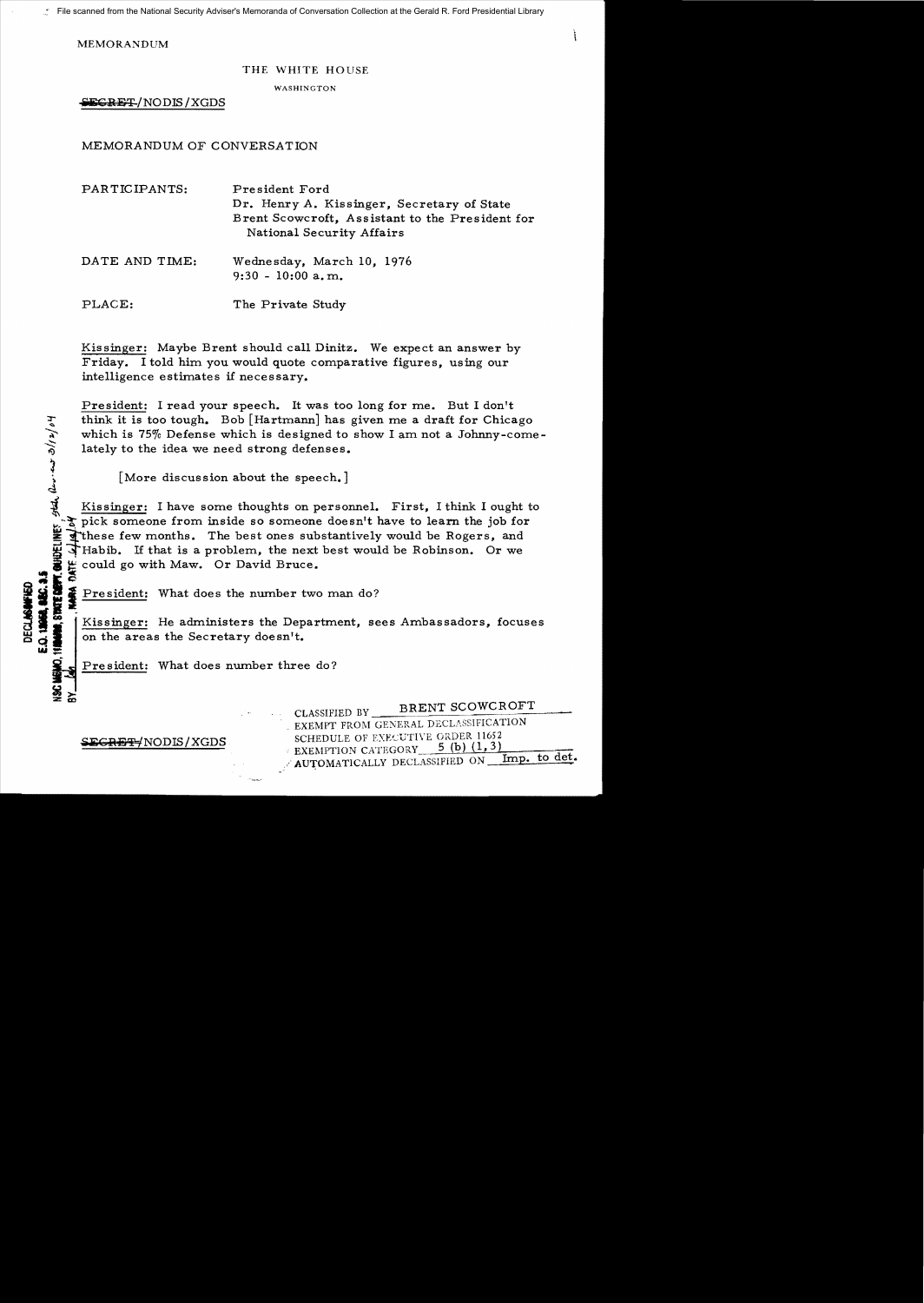## $S$  is the set of  $S$  /XGDS  $2$  .

Kissinger: He generally coordinates the substance of the Bureaus. Habib would be good there -- or Rogers, except he isn't a Foreign Service Officer.

President: My only problem with Rogers is political. Acting for you over here I think would create a tension which wouldn't be there with Robinson. I am speaking very cordially.

Kissinger: It is a shame. Rogers would be the best.

President: Here is one to think about -- Zarb thinks his job is about done.

Kissinger: He doesn't know enough to be Deputy.

President: I agree.

Kissinger: I could think about Assistant for Latin America.

President: How about Robinson, and Rogers to replace him?

Kissinger: I don't know what your thinking about the Middle East trip is.

President: I thought we were putting it off.

Kissinger: Yes, I think it's not a good idea before UNDOF. Maybe not before the election.

President: What about the Sheehan article?

Kissinger: I said if the material had been dumped, it was totally unauthorized.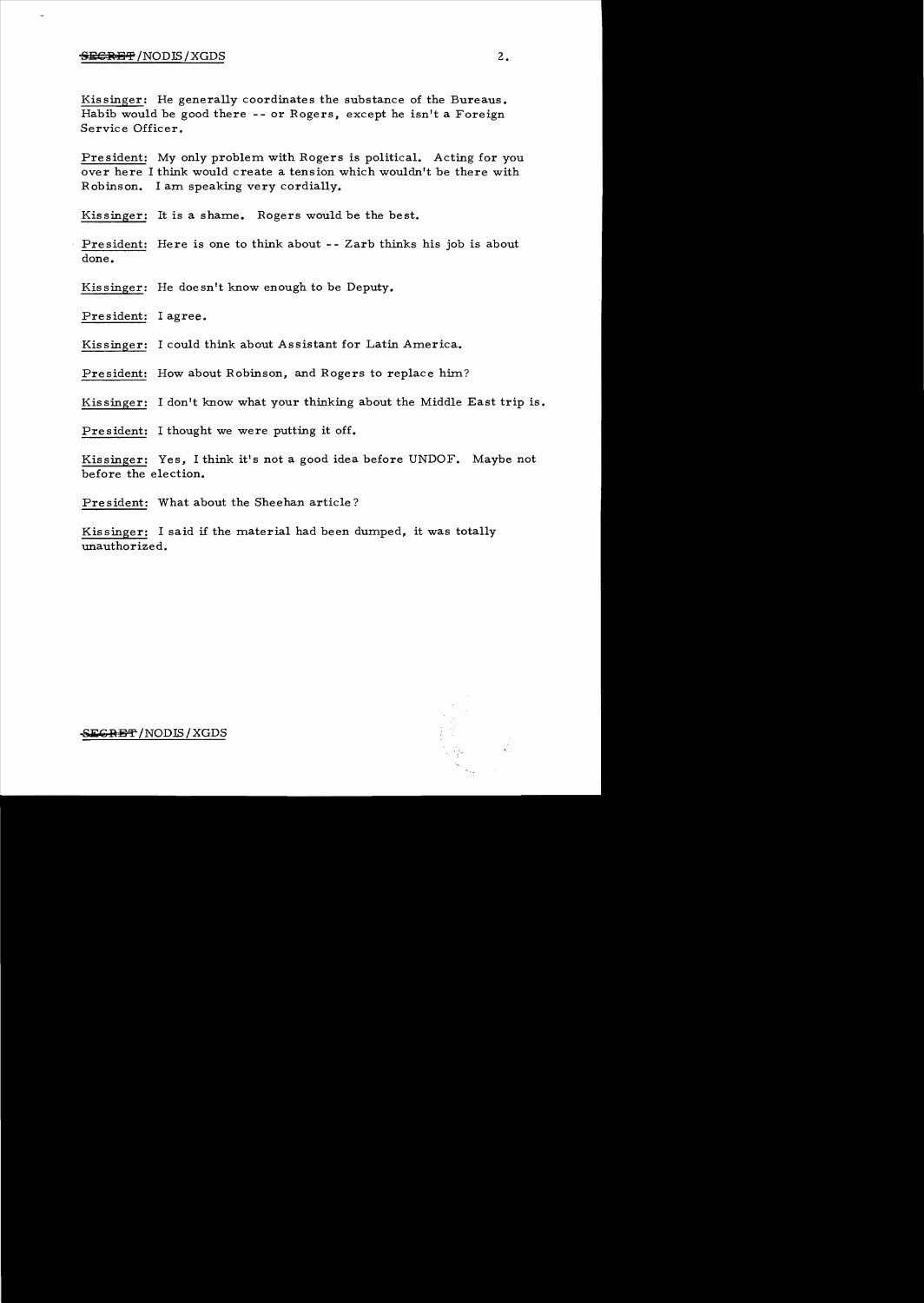$\mathcal{V}/\mathcal{K}$  $\sqrt{}$ 10 Mar 76

R Maybe Bent stall coll Ding. We expect on ausiere ly Euidez. That you anill grute l'Irealt you speech. It was too long per une. But I don't think it is to tompho Bot has given une adrapt which is 75 to define which is Dergious & flow I am not Johnny era bitch. (une discussion about years) K On pusamel, Fust I this Jamph & pick minene from inde to somare doesn't have to learne pote for these four unauths. The best jubitaritary caviled by Royces, Hatch , of that is a proon, myt hast under Robinson On an could go us/ mon. On Daniel fune.  $P$  contracted to  $Z$  do K Ro Chinemative - Dept, pes Andersalees, frances on a avers a Sicy dolout. P What due #3 do R He gendy coordonates a substance of mourning Habit correlle good there- a Regers, except the rout  $FSQ.$ P ley any pot of Royers is political. acting for your on have I think would erente a termin celier comment la Tour up Roberton, San speaking un casado el . K It is a showner haper would be a lost. P fere as one of think about - Zank thinks his joh is about <u>done.</u> K He doesn't know enough to be deporty. P Saper K Ramed think oeunt Aset for hatri America. NSO MENIO, NINUIS, STATE DENT. GUIDELINES, state luien 3/12/04